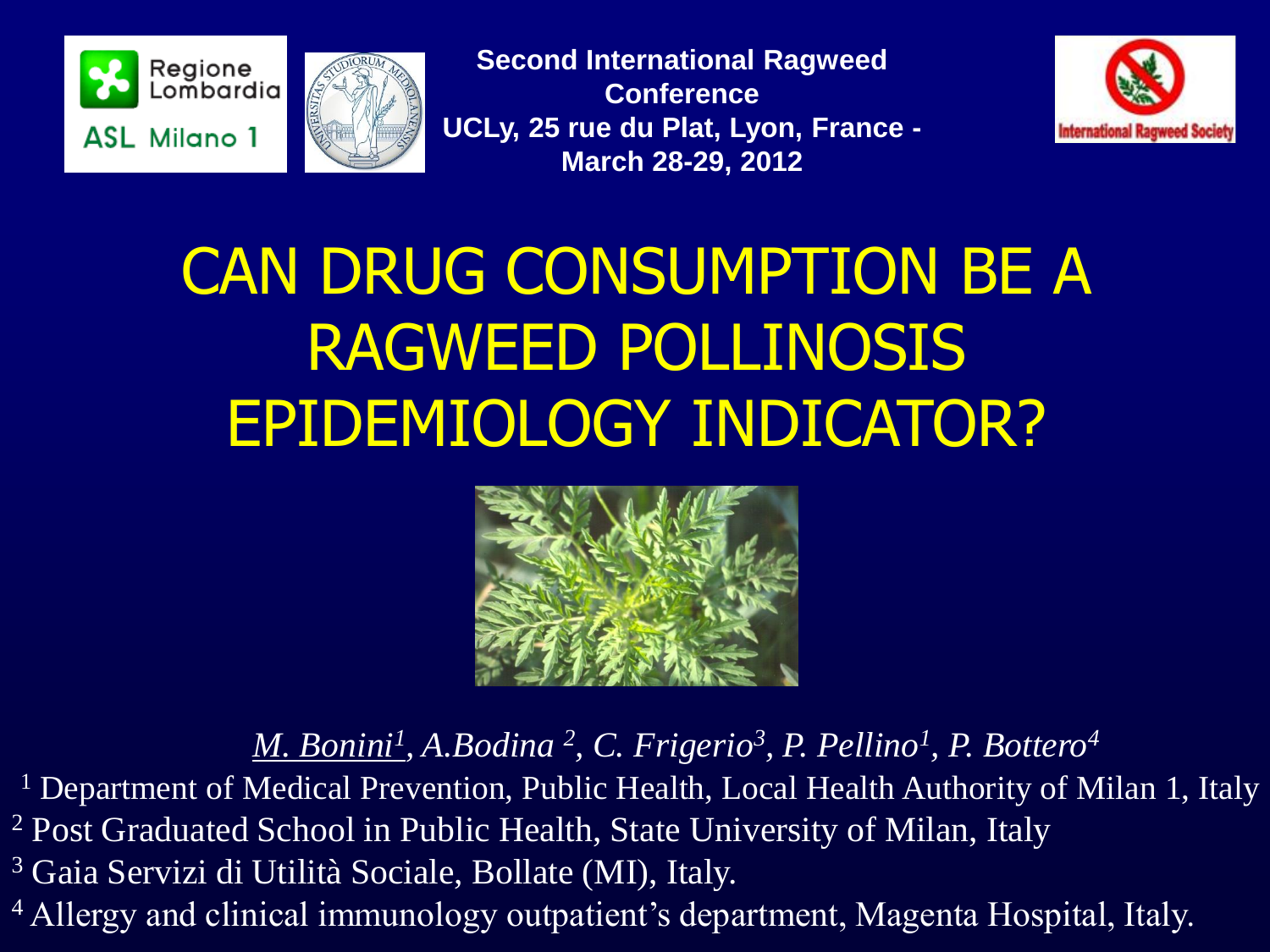#### BACKGROUND

- Short ragweed pollen is a well recognized source of hay fever during the months of August and September in North-West Milan area
- Clinical manifestations are rhino-conjunctivitis, asthma and more rarely contact dermatitis or urticaria
- Data on drug consumption are probably useful for monitoring allergies that involve ambulatory care

#### AIM

Analyze the short-term association between high atmospheric short ragweed pollen concentration and drug consumption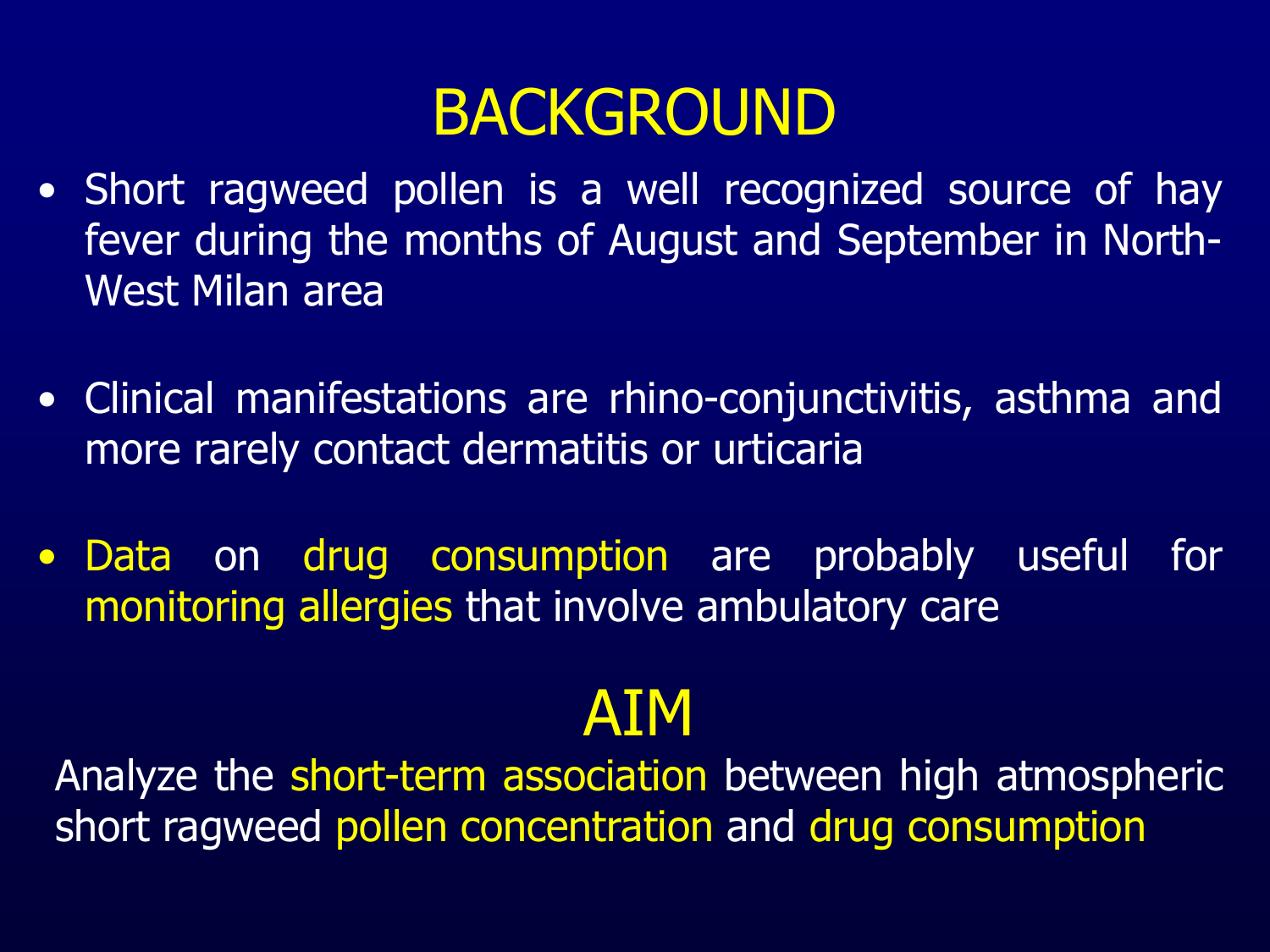### **METHODS**

- Data regarding antiallergic drugs
	- 4 municipal chemist's shops located in Bollate (about 46,000 inhabitants, North-West of Milan)
	- drugs sold during year 2006 either with or without refund from the Health Care System
	- for allergic rhinitis were analyzed: antihistamines and corticosteroids for systemic use and nasal topical anti-allergic drugs
- Analysis
	- Consumptions were analyzed in different months, attention has been focused on May and August-September, because they represent the main periods of wind pollinated related allergy due to grasses and short-ragweed respectively
	- Statistical analysis was performed using Ministat statistical software release 1.1
	- The significance of difference between variables was assessed by using a nonparametric statistical - Wilcoxon test - (p<0.05 significant)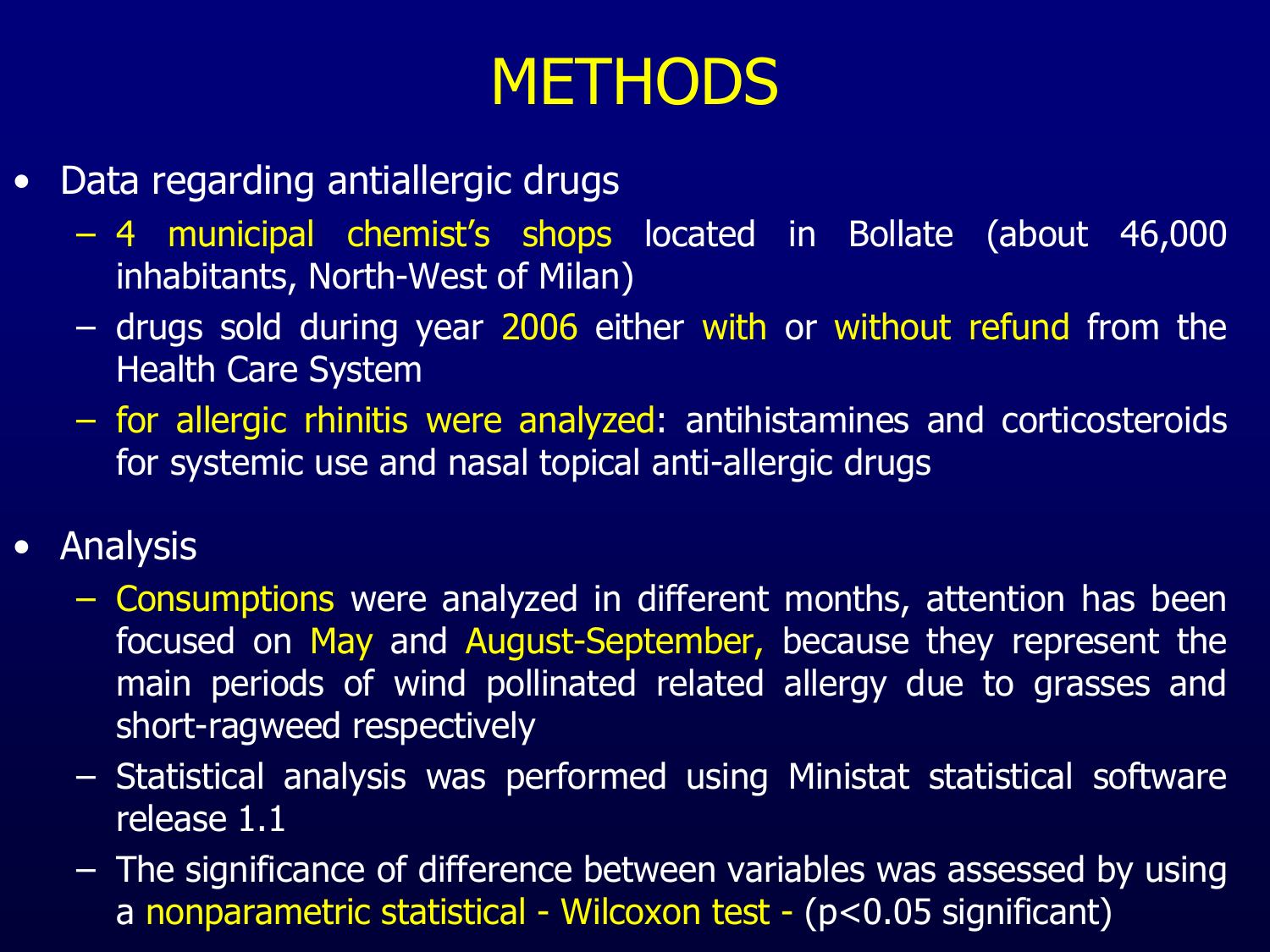| <b>RESULTS</b> |                         |                                                          |                                                          |                          |                                                           |  | May<br>2006                                                       | Aug<br>2006 |  | Sept<br>2006                                       |       | Total<br>per year |
|----------------|-------------------------|----------------------------------------------------------|----------------------------------------------------------|--------------------------|-----------------------------------------------------------|--|-------------------------------------------------------------------|-------------|--|----------------------------------------------------|-------|-------------------|
|                |                         |                                                          |                                                          | Drugs: Total consumption |                                                           |  | 860                                                               | 456         |  | 646                                                | 4,556 |                   |
|                |                         | May vs<br>monthly average<br>(% difference)<br>p=0.00007 | Aug vs<br>monthly average<br>(% difference)<br>p=0.00679 |                          | Sept vs<br>monthly average<br>(% difference)<br>p=0.00006 |  | $Aug + Sept vs$<br>monthly average<br>(% difference)<br>p=0.00003 |             |  | May<br>vs Aug + Sept<br>(% difference)<br>$p=0.01$ |       |                   |
|                | % Difference<br>average | 190.70                                                   | 71.18                                                    |                          | 194.63                                                    |  | 343.48                                                            |             |  | $-21.53$                                           |       |                   |

•An increase in the average sales for all drugs was recorded of 190.70%  $(p=0,00007)$  for May, 71.18% ( $p=0,00679$ ) for August and 194.63% ( $p=0,00006$ ) for September

•The total amount of medicine sold in August and September records a difference of  $343.\overline{48\%}$  respect to the per month average (p=0,00003)

•A comparison had been made between the quantity of each sold drug in May vs August and September. In these last two months, consumptions of antiallergic drugs was  $21.53\%$  (p=0,01) higher than in May.

|           | May/Tot.        | Aug/Tot.        | Sept/Tot.       | Aug + Sept/Tot. |
|-----------|-----------------|-----------------|-----------------|-----------------|
|           | per year $(\%)$ | per year $(\%)$ | per year $(\%)$ | per year $(\%)$ |
| % Average | 17.66           | 9.40            | 17.77           | 26.04           |

• 17.66% of antiallergic sold drugs over the entire year was sold in May, 9.40% was sold in August and 17.77% in September (August plus September: 26.04%).